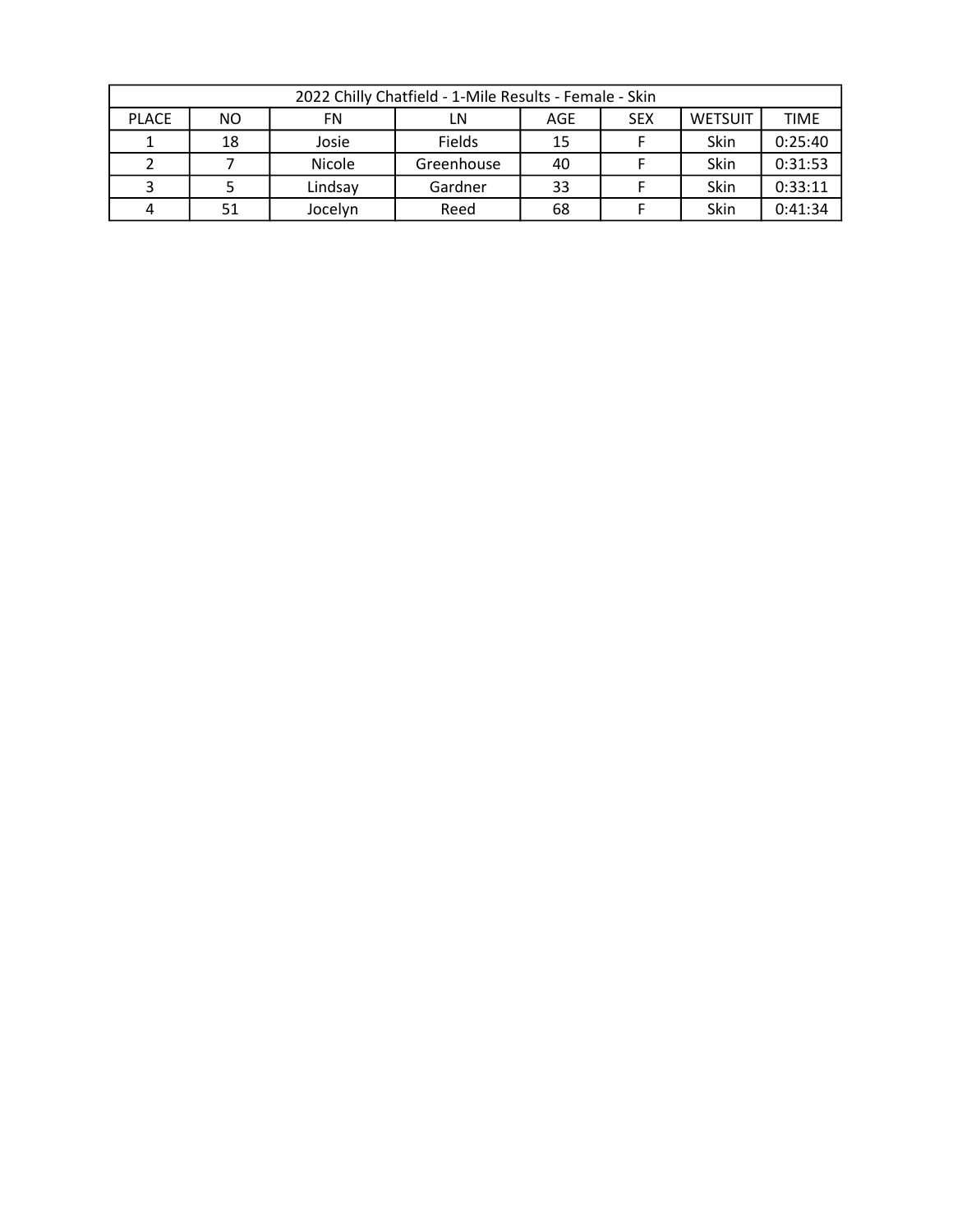| 2022 Chilly Chatfield - 1-Mile Results - Male - Skin                  |    |             |        |    |   |      |             |  |
|-----------------------------------------------------------------------|----|-------------|--------|----|---|------|-------------|--|
| <b>NO</b><br>Place<br><b>SEX</b><br><b>WETSUIT</b><br>AGE<br>FN<br>LN |    |             |        |    |   |      | <b>TIME</b> |  |
|                                                                       | 19 | Tom         | Fields | 51 | M | Skin | 0:32:34     |  |
|                                                                       | 28 | Christopher | Fees   | 31 | M | Skin | 0:35:40     |  |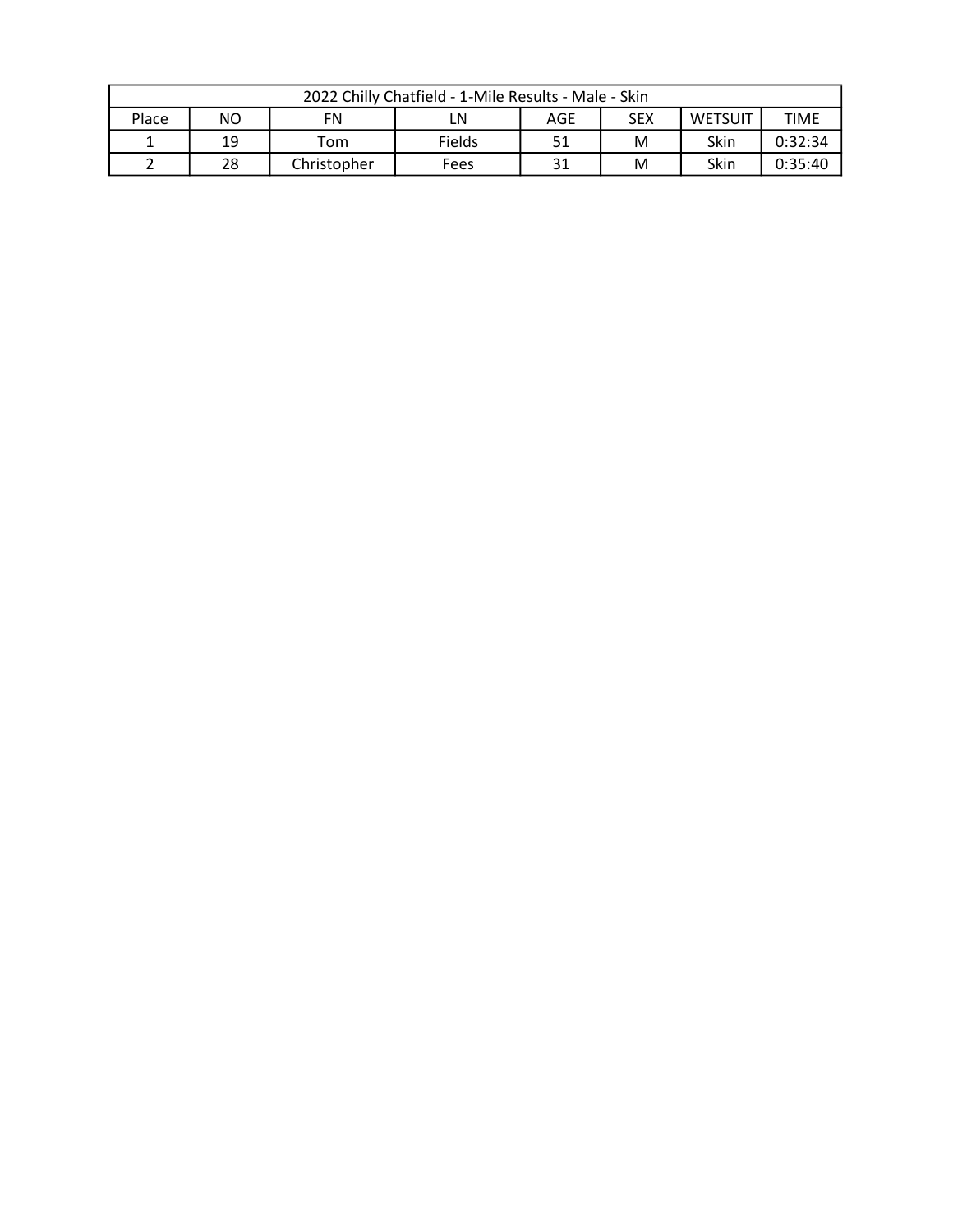| 2022 Chilly Chatfield - 1-Mile Results - Female - Wetsuit |           |          |                  |     |            |                |             |  |  |
|-----------------------------------------------------------|-----------|----------|------------------|-----|------------|----------------|-------------|--|--|
| <b>PLACE</b>                                              | <b>NO</b> | FN.      | LN               | AGE | <b>SEX</b> | <b>WETSUIT</b> | <b>TIME</b> |  |  |
|                                                           | 20        | Brittany | Warly            | 29  | F          | Wet            | 0:23:18     |  |  |
|                                                           | 81        | Olivia   | Greer            | 16  |            | Wet            | 0:23:38     |  |  |
| 3                                                         | 11        | Maria    | Lemieux          | 54  |            | Wet            | 0:32:10     |  |  |
| 4                                                         | 15        | Erin     | Sizemore         | 46  |            | Wet            | 0:32:16     |  |  |
| 5                                                         | 80        | Angie    | Liddle           | 42  |            | Wet            | 0:33:17     |  |  |
| 6                                                         |           | Grace    | <b>Bollinger</b> | 61  |            | Wet            | 0:37:33     |  |  |
|                                                           |           | Dana     | Flynn            | 32  |            | Wet            | 0:46:30     |  |  |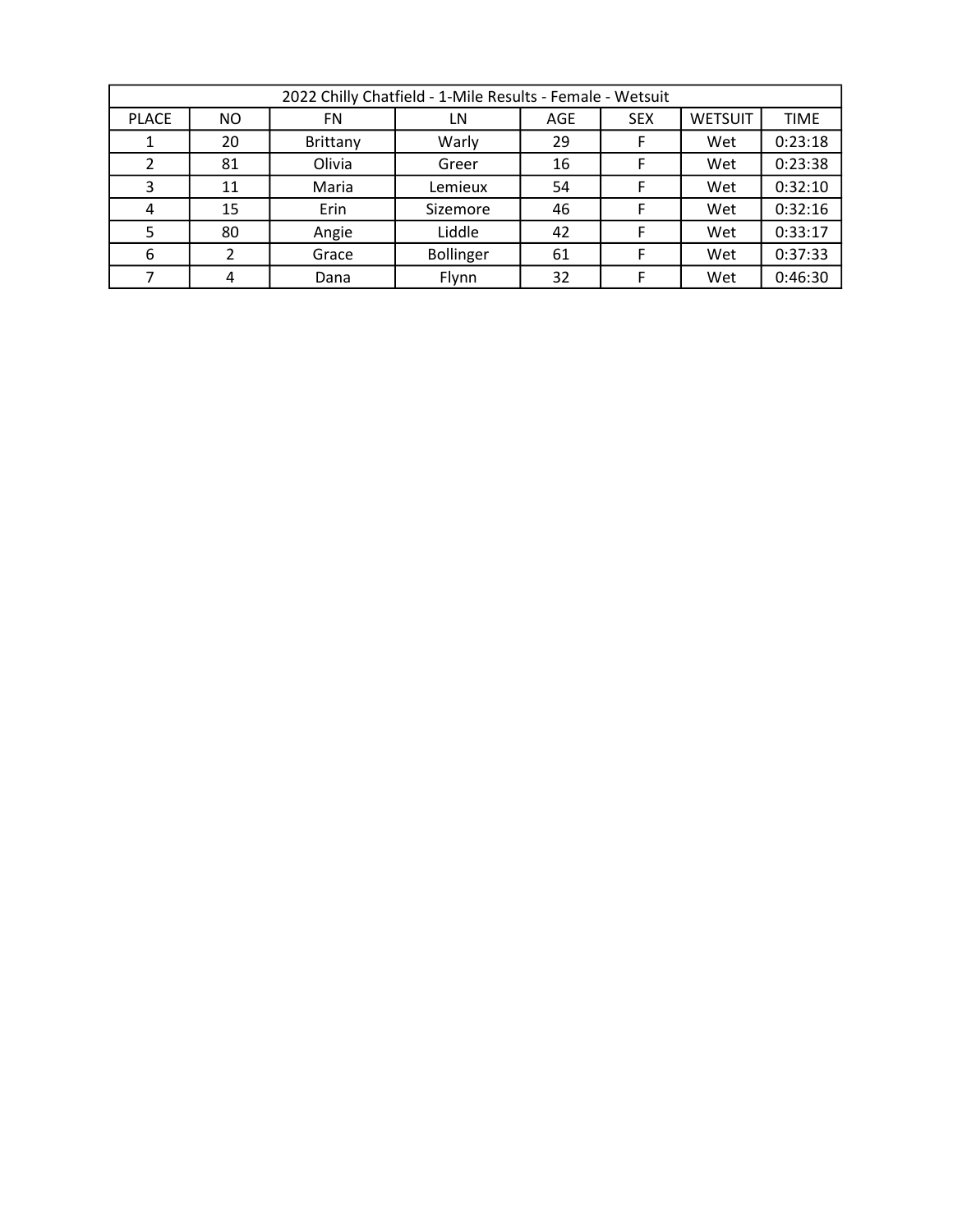| 2022 Chilly Chatfield - 1-Mile Results - Male - Wetsuit |           |       |          |     |            |                               |         |  |  |
|---------------------------------------------------------|-----------|-------|----------|-----|------------|-------------------------------|---------|--|--|
| <b>PLACE</b>                                            | <b>NO</b> | FN    | LN       | AGE | <b>SEX</b> | <b>TIME</b><br><b>WETSUIT</b> |         |  |  |
|                                                         | 13        | Jacob | Reimer   | 17  | M          | Wet                           | 0:23:16 |  |  |
|                                                         | 82        | Adam  | Bearup   | 43  | м          | Wet                           | 0:29:18 |  |  |
|                                                         | 12        | Peter | Lorenzen | 68  | M          | Wet                           | 0:33:37 |  |  |
|                                                         |           | Steve | Cederle  | 75  | M          | Wet                           | 0:36:35 |  |  |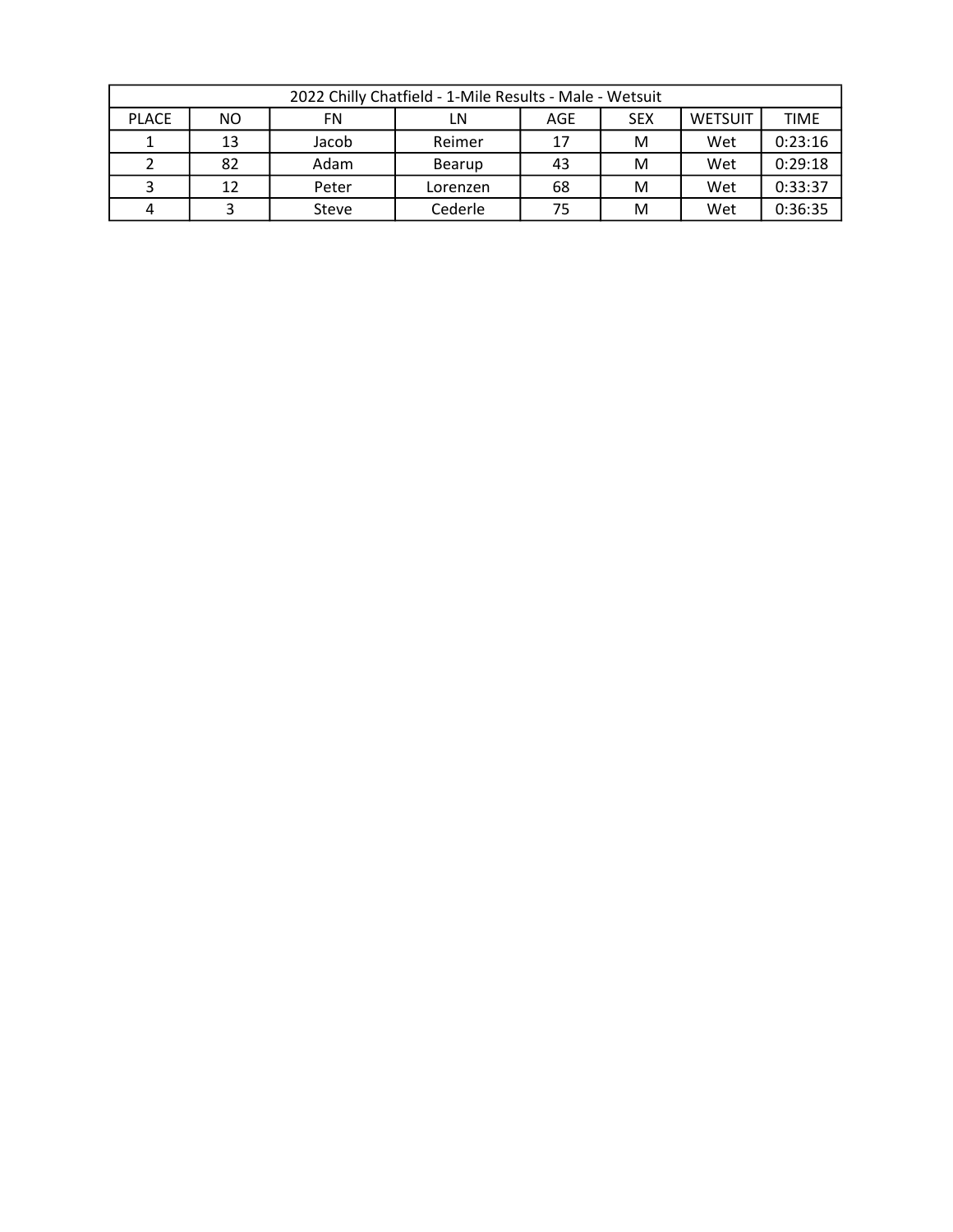| 2022 Chilly Chatfield- 2-Mile Results - Female - Skin |     |             |         |     |            |                |             |  |
|-------------------------------------------------------|-----|-------------|---------|-----|------------|----------------|-------------|--|
| <b>PLACE</b>                                          | NO. | FN          | LN      | AGE | <b>SEX</b> | <b>WETSUIT</b> | <b>TIME</b> |  |
|                                                       | 40  | Madeline    | Jablin  | 20  |            | Skin           | 0:51:11     |  |
|                                                       | 10  | Emily       | Lane    | 30  |            | Skin           | 0:53:11     |  |
|                                                       | 46  | <b>Beth</b> | Olson   | 48  |            | Skin           | 0:57:34     |  |
|                                                       | 58  | Lisa        | Thilker | 56  |            | Skin           | 1:07:03     |  |
|                                                       | 64  | Laura       | Pratt   | 35  |            | Skin           | 1:08:04     |  |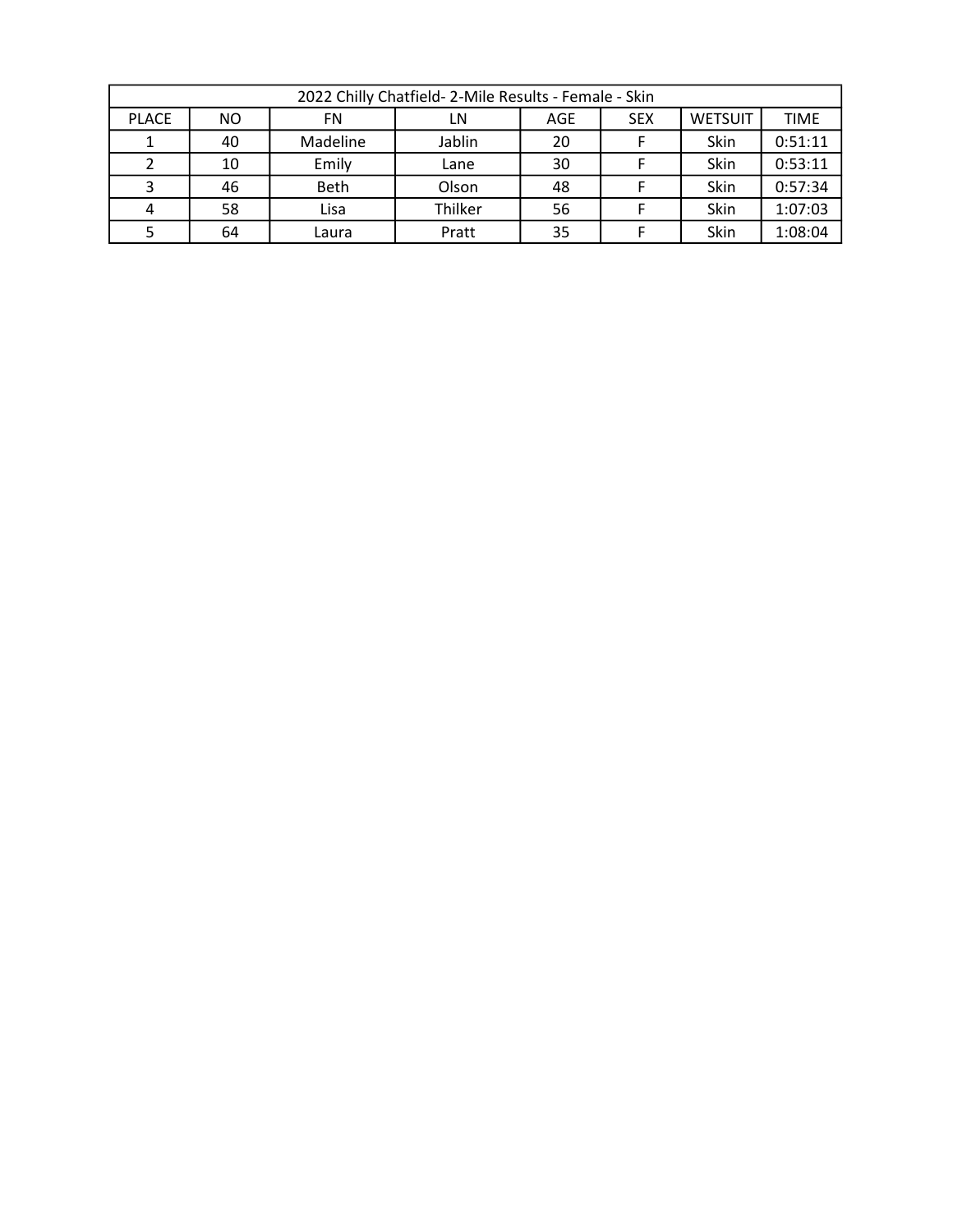| 2022 Chilly Chatfield - 2-Mile Results - Male - Skin |     |              |          |     |            |                |             |  |
|------------------------------------------------------|-----|--------------|----------|-----|------------|----------------|-------------|--|
| <b>PLACE</b>                                         | NO. | FN           | LN       | AGE | <b>SEX</b> | <b>WETSUIT</b> | <b>TIME</b> |  |
|                                                      | 37  | Izaak        | Herman   | 26  | М          | Skin           | 0:34:45     |  |
| 2                                                    | 68  | Micha        | Hanson   | 49  | М          | Skin           | 0:50:02     |  |
| 3                                                    | 63  | Zach         | Wheatley | 32  | М          | Skin           | 0:50:39     |  |
| 4                                                    | 66  | <b>Ken</b>   | Classen  | 61  | М          | Skin           | 0:56:00     |  |
| 5                                                    | 47  | Don          | Pearson  | 58  | М          | Skin           | 0:58:04     |  |
| 6                                                    | 41  | Mark         | Jablin   | 51  | М          | Skin           | 1:00:08     |  |
|                                                      | 35  | Chadwick     | Healy    | 35  | М          | Skin           | 1:08:48     |  |
| 8                                                    | 56  | <b>Brian</b> | Street   | 23  | М          | Skin           | 1:13:37     |  |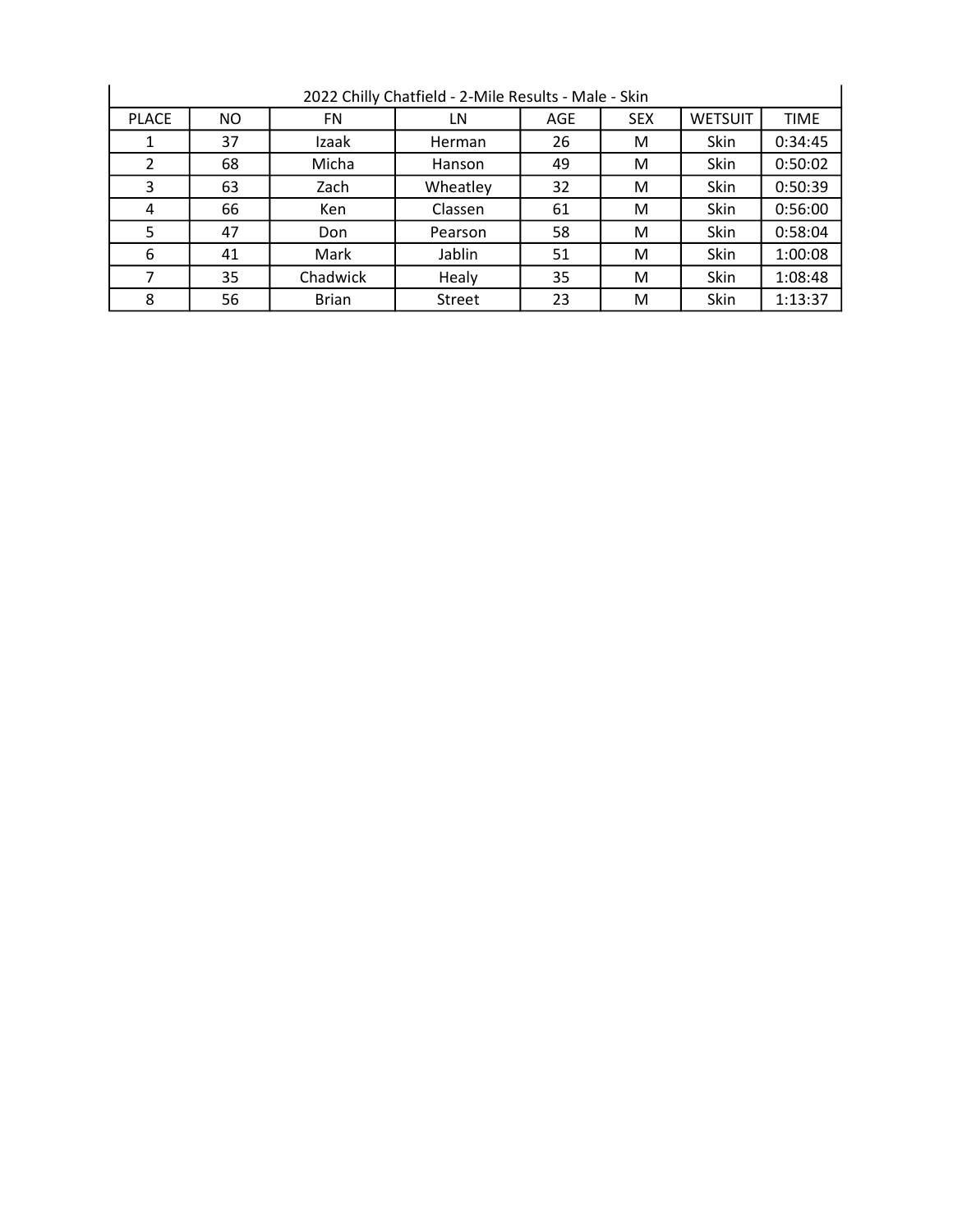| 2022 Chilly Chatfield - 2-Mile Results - Female - Wetsuit |           |                 |             |            |            |                |             |  |
|-----------------------------------------------------------|-----------|-----------------|-------------|------------|------------|----------------|-------------|--|
| <b>PLACE</b>                                              | <b>NO</b> | FN              | LN          | <b>AGE</b> | <b>SEX</b> | <b>WETSUIT</b> | <b>TIME</b> |  |
| 1                                                         | 62        | Maggie          | Walsh       | 40         | F          | Wet            | 0:47:09     |  |
| 2                                                         | 34        | Christine       | Hammond     | 40         | F          | Wet            | 0:50:34     |  |
| 3                                                         | 71        | Jennifer        | Tucker      | 50         | F          | Wet            | 0:57:15     |  |
| 4                                                         | 48        | <b>Brittani</b> | Quertermous | 37         | F          | Wet            | 0:58:16     |  |
| 5                                                         | 61        | Stacey          | Wall        | 51         | F          | Wet            | 1:00:04     |  |
| 6                                                         | 57        | Allison         | Therwhanger | 56         | F          | Wet            | 1:00:31     |  |
| 7                                                         | 44        | Lisa            | Moot        | 49         | F          | Wet            | 1:04:27     |  |
| 8                                                         | 49        | Bethany         | Quertermous | 33         | F          | Wet            | 1:05:40     |  |
| 9                                                         | 55        | Hilary          | Stevens     | 35         | F          | Wet            | 1:06:00     |  |
| 10                                                        | 30        | Isabella        | Franz       | 27         | F          | Wet            | 1:07:48     |  |
| 11                                                        | 65        | Claudia         | Huskamp     | 40         | F          | Wet            | 1:08:17     |  |